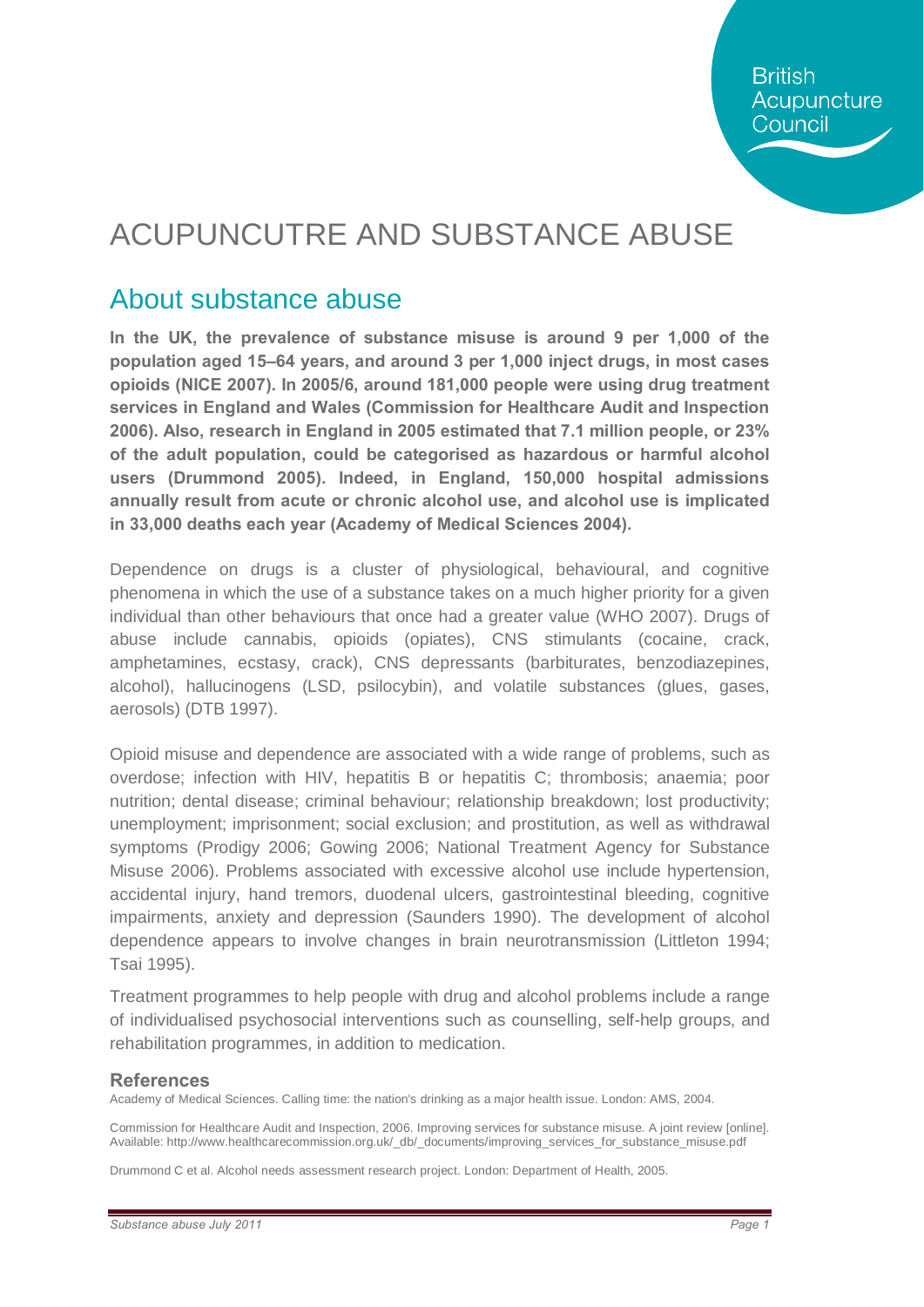Gowing L et al. Buprenorphine for the management of opioid withdrawal. The Cochrane Database Systematic Reviewers. 2006, Issue 2. Art. No.: CD002025. DOI:10.1002/14651858.CD002025.pub3

Helping people who misuse drugs. DTB 1997; 35: 18-22.

Littleton J, Little H. Current concepts of ethanol dependence. *Addiction* 1994; 89: 1397-412.

National Institute for Health and Clinical Excellence, 2007. Technology Appraisal Guidance 114. Methadone and<br>
buprenorphine in the management of opioid dependence [online]. Available: buprenorphine for the management of opioid dependence [online]. Available: http://www.nice.org.uk/guidance/TA114/guidance/pdf/English/download.dspx.

National Treatment Agency for Substance Misuse, 2006. Models of care for treatment of adult drug misusers: update 2006 [online]. Available: www.nta.nhs.uk/publications/mocpubs.htm

Prodigy guidance, 2006. Opioid dependence [online]. Available: www.prodigy.nhs.uk/opioid\_dependence/view\_whole\_guidance

Saunders J, Conigrave K. Early identification of alcohol problems. *Can Med Assoc J* 1990;143:1060–8.

Tsai G et al. The glutamatergic basis of human alcoholism. *Am J Psychiatry* 1995; 152: 332-40.

World Health Organization 2007. International Statistical Classification of Disease 10<sup>th</sup> revision (ICD-10) [online]. Available: http://apps.who.int/classifications/apps/icd/icd10online/

## How acupuncture can help

Acupuncture is used extensively, and worldwide, in substance misuse treatment centres. This stems from the development of a simple 5-point auricular acupuncture protocol at New York<sup>os</sup> Lincoln Hospital in the 1970<sup>o</sup>s, originally for drug users but subsequently extended to tobacco, alcohol and other addictive substances and behaviours. The protocol was designed to operate within Western health settings and mutual peer support systems, not as an isolated treatment.

In general, acupuncture is believed to stimulate the nervous system and cause the release of neurochemical messenger molecules. The resulting biochemical changes influence the body's homeostatic mechanisms, thus promoting physical and emotional well-being. Stimulation of certain acupuncture points has been shown to affect areas of the brain that are known to reduce sensitivity to pain and stress, as well as promoting relaxation and deactivating the  $\pm$ nalyticalgbrain, which is responsible for anxiety and worry (Wu 1999).

Results from randomised controlled trials (Tian 2006; Berman 2001; Hyun 2010; Yeh 2009; Wu 2007) and systematic reviews (Cho 2009; Liu 2009; Gates 2006; White 2006; Jordan 2006; Mills 2005) looking at the effects of acupuncture on withdrawal symptoms and relapse rates related to alcohol, opiate, nicotine and cocaine misuse have been equivocal, mainly because of the poor quality of the research. The acupuncture provided in the trials has sometimes been inadequate, sham controls have often been inappropriate, many studies are too small and high dropout rates are common. Acupuncture has most commonly been evaluated against a sham control, which may in effect be no more than comparing two versions of acupuncture. There appears to be a discrepancy between results in experimental settings and those in normal practice, so context effects may be important (Margolin 2003). Better studies are required, especially those comparing acupuncture to usual care, and as an adjunct to usual care rather than a stand-alone intervention (See Table below).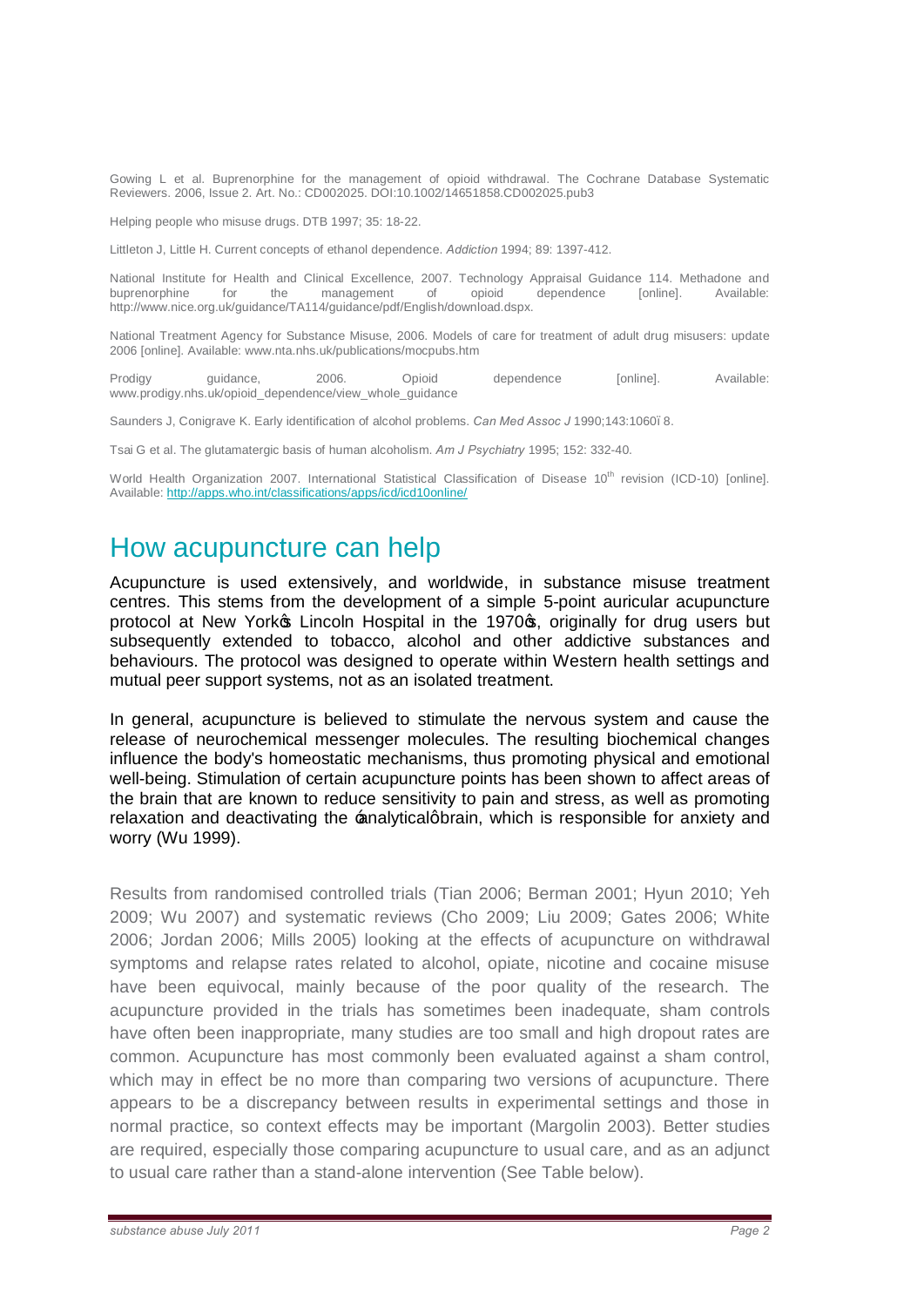Acupuncture may help relieve symptoms of drug withdrawal by:

- · normalising the release of dopamine in the mesolimbic system. This reduces the over-stimulating effects of abused drugs and modifies behaviours associated with addiction such as those around desire and reward. Several brain neurotransmitter systems, for example serotonin, opioid and GABA, are implicated in this (Lee 2009a, Yang 2008, Zhao 2006)
- reducing anxiety (Samuels 2008). Acupuncture can alter the braings mood chemistry, reducing serotonin levels (Zhou 2008) and increasing endorphins (Han 2004) and neuropeptide Y levels (Lee 2009b; Cheng 2009);
- · modulating postsynaptic neuronal activity in the nucleus accumbens and the striatum to reduce nicotine addiction (Chae 2004) and increasing corticotrophinreleasing factor to attenuate anxiety-like behaviour following nicotine withdrawal (Chae 2008);

## About traditional acupuncture

Acupuncture is a tried and tested system of traditional medicine, which has been used in China and other eastern cultures for thousands of years to restore, promote and maintain good health. Its benefits are now widely acknowledged all over the world and in the past decade traditional acupuncture has begun to feature more prominently in mainstream healthcare in the UK. In conjunction with needling, the practitioner may use techniques such as moxibustion, cupping, massage or electro-acupuncture. They may also suggest dietary or lifestyle changes.

Traditional acupuncture takes a holistic approach to health and regards illness as a sign that the body is out of balance. The exact pattern and degree of imbalance is unique to each individual. The traditional acupuncturistos skill lies in identifying the precise nature of the underlying disharmony and selecting the most effective treatment. The choice of acupuncture points will be specific to each patient of needs. Traditional acupuncture can also be used as a preventive measure to strengthen the constitution and promote general well-being.

An increasing weight of evidence from Western scientific research (see overleaf) is demonstrating the effectiveness of acupuncture for treating a wide variety of conditions. From a biomedical viewpoint, acupuncture is believed to stimulate the nervous system, influencing the production of the body to communication substances - hormones and neurotransmitters. The resulting biochemical changes activate the body's selfregulating homeostatic systems, stimulating its natural healing abilities and promoting physical and emotional well-being.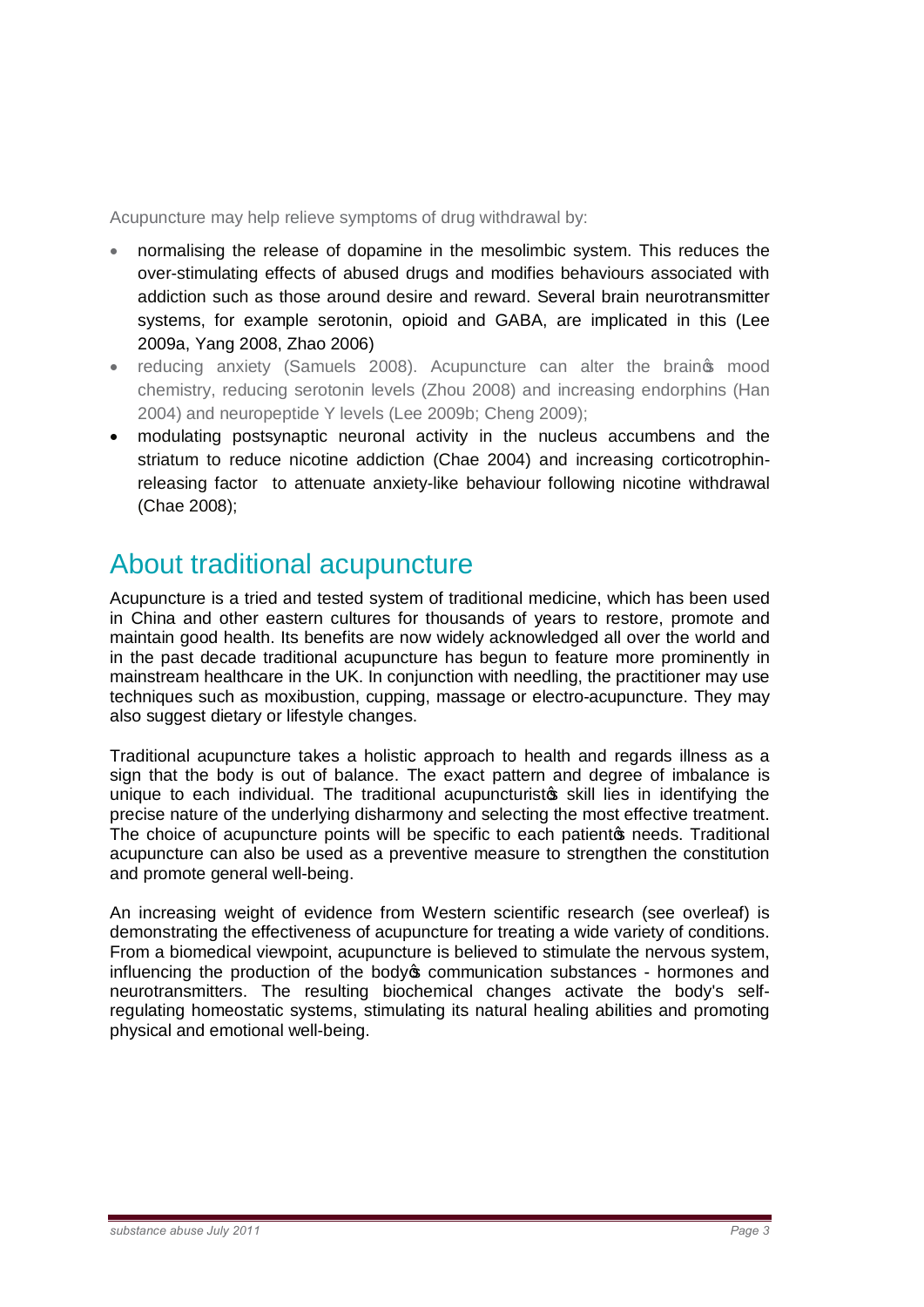## About the British Acupuncture Council

With over 3000 members, the British Acupuncture Council (BAcC) is the UK® largest professional body for traditional acupuncturists. Membership of the BAcC guarantees excellence in training, safe practice and professional conduct. To find a qualified traditional acupuncturist, contact the BAcC on 020 8735 0400 or visit www.acupuncture.org.uk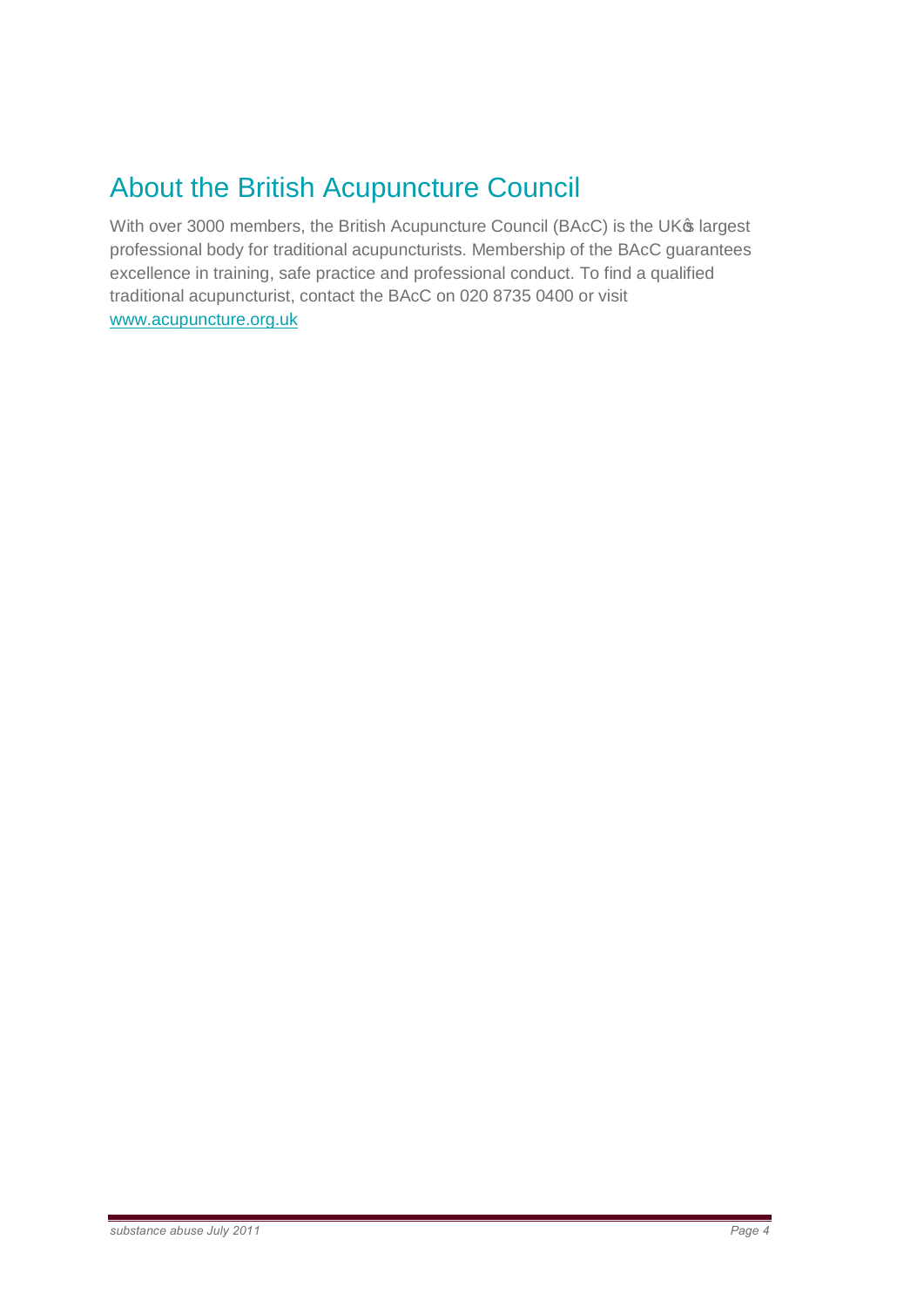# ACUPUNCUTRE AND SUBSTANCE ABUSE

# The evidence

| <b>Research</b>                                                                                                                                                                             | <b>Conclusion</b>                                                                                                                                                                                                                                                                                                                                                                                                                                                                                                                                                                                                                                                                                                                                                                                                                                                                                                                                                                                                                                                                                                   |
|---------------------------------------------------------------------------------------------------------------------------------------------------------------------------------------------|---------------------------------------------------------------------------------------------------------------------------------------------------------------------------------------------------------------------------------------------------------------------------------------------------------------------------------------------------------------------------------------------------------------------------------------------------------------------------------------------------------------------------------------------------------------------------------------------------------------------------------------------------------------------------------------------------------------------------------------------------------------------------------------------------------------------------------------------------------------------------------------------------------------------------------------------------------------------------------------------------------------------------------------------------------------------------------------------------------------------|
| <b>Systematic reviews (SRs)</b>                                                                                                                                                             |                                                                                                                                                                                                                                                                                                                                                                                                                                                                                                                                                                                                                                                                                                                                                                                                                                                                                                                                                                                                                                                                                                                     |
| Cho SH, Whang WW. Acupuncture<br>for alcohol dependence: A systematic<br>review. Alcoholism: Clinical and<br>Experimental Research 2009; 33:<br>1305-13.                                    | A systematic review that assessed the results of randomised<br>controlled trials of acupuncture for alcohol dependence (up to June<br>2008). Eleven studies, including a total of 1,110 individual cases,<br>were included, only 2 of which reported all quality criteria<br>satisfactorily. Three of 4 trials comparing acupuncture with sham<br>treatments reported that there was no difference in craving<br>between groups. Among 4 trials comparing acupuncture and no<br>acupuncture with conventional therapies, 3 reported significant<br>reductions in cravings with acupuncture. Only 3 trials reported on<br>acupuncture-related adverse events, which were mostly minimal.<br>The reviewers concluded that the results were equivocal, and that<br>the poor methodological quality and limited number of the trials did<br>not allow any conclusions to be drawn about the efficacy of<br>acupuncture for treatment of alcohol dependence.                                                                                                                                                             |
| Liu TT et al. A meta-analysis of<br>acupuncture combined with opioid<br>receptor agonists for treatment of<br>opiate-withdrawal symptoms. Cell Mol<br>Neurobiol 2009; 29: 449-54.           | A review and meta-analysis of acupuncture's utility for treating<br>opioid detoxification, addressing the efficacy of acupuncture when<br>combined with allopathic therapies. It included randomised<br>controlled trials that compared acupuncture plus opioid agonist<br>treatment with opioid agonists alone for treating symptoms of<br>opioid withdrawal. The outcome measures assessed were<br>withdrawal-symptoms score, relapse rate, side effects, and<br>medication dosage. Withdrawal-symptom scores were lower in<br>combined treatment trials than in agonist-alone trials on withdrawal<br>days 1, 7, 9, and 10. Combined treatment also produced lower<br>reported rates of side effects and appeared to lower the required<br>dose of opioid agonist. There was no significant difference on<br>relapse rate after 6 months. The reviewers concluded that<br>acupuncture combined with opioid agonists can effectively be used<br>to manage the withdrawal symptoms, but highlighted that the poor<br>quality of the methodology of some included trials was a limitation<br>of this meta-analysis. |
| Gates S et al. Auricular acupuncture<br>for cocaine dependence. Cochrane<br>Database of Systematic Reviews<br>2006, Issue 1. Art. No.: CD005192.<br>DOI:<br>10.1002/14651858.CD005192.pub2. | A systematic review that assessed whether auricular acupuncture<br>is an effective treatment for cocaine dependence, and to<br>investigate whether its effectiveness is influenced by the treatment<br>regimen. It included 7 randomised controlled trials (with a total of<br>1,433 participants) comparing auricular acupuncture with sham<br>acupuncture or no treatment. All were of generally low<br>methodological quality. No differences were found between<br>acupuncture and sham acupuncture (RR 1.05, (95% CI 0.89 to<br>1.23) or between acupuncture and no acupuncture (RR 1.06, 95%<br>CI 0.90 to 1.26) for any measure of cocaine or other drug use.<br>However, the number of participants included in meta-analyses<br>was low, and power was limited. The reviewers concluded that<br>there was no evidence that auricular acupuncture is effective for<br>the treatment of cocaine dependence.                                                                                                                                                                                                  |
| White AR, Rampes H, Campbell J.<br>Acupuncture and related interventions<br>for smoking cessation. Cochrane<br>Database of Systematic Reviews<br>2006, Issue 1. Art. No.: CD000009.<br>DOI: | A systematic review that assessed the effectiveness of<br>acupuncture and the related interventions of acupressure, laser<br>therapy and electrostimulation, in smoking cessation in comparison<br>with no intervention, sham treatment, or other interventions. A total<br>of 24 randomised controlled trials were included. The only<br>comparison for which there were sufficient studies to combine                                                                                                                                                                                                                                                                                                                                                                                                                                                                                                                                                                                                                                                                                                             |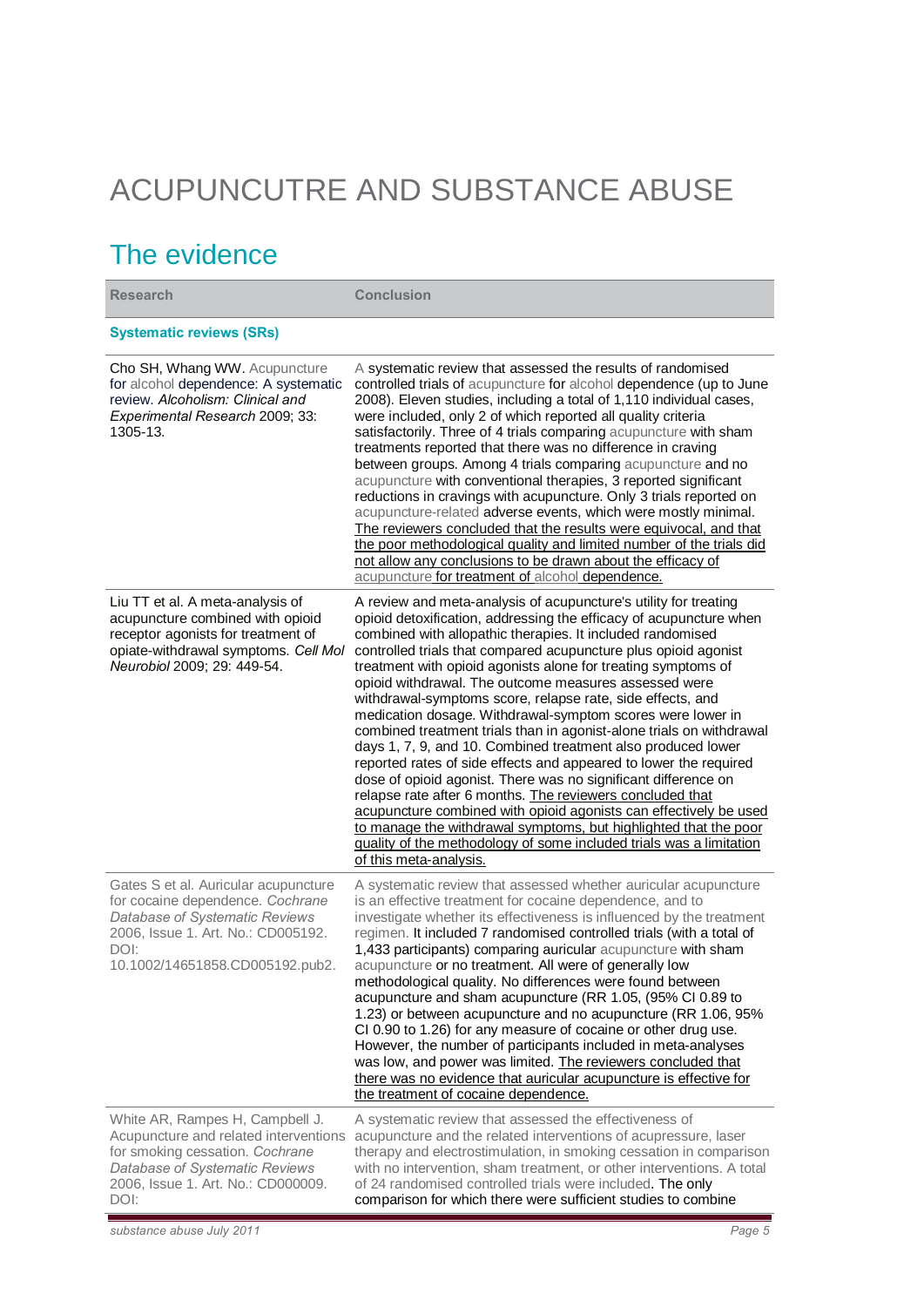| 10.1002/14651858.CD000009.pub2.                                                                                                                                       | meaningfully was acupuncture with sham acupuncture, which<br>found realgacupuncture was more effective in the short-term (odds<br>ratio 1.36, 95% CI 1.07 to 1.72) However, this result was strongly<br>influenced by one individual positive study. The benefit did not last<br>in the long-term. There was no consistent evidence that<br>acupuncture is superior to no treatment, and no evidence that the<br>effect of acupuncture was better or worse than that of other anti-<br>smoking interventions. The reviewers concluded that there was no<br>consistent evidence that acupuncture, acupressure, laser therapy<br>or electrostimulation are effective for smoking cessation, but<br>methodological problems meant that no firm conclusions can be<br>drawn. |
|-----------------------------------------------------------------------------------------------------------------------------------------------------------------------|--------------------------------------------------------------------------------------------------------------------------------------------------------------------------------------------------------------------------------------------------------------------------------------------------------------------------------------------------------------------------------------------------------------------------------------------------------------------------------------------------------------------------------------------------------------------------------------------------------------------------------------------------------------------------------------------------------------------------------------------------------------------------|
| Jordan JB. Acupuncture treatment for<br>opiate addiction: A systematic review.<br>Journal of Substance Abuse<br>Treatment 2006; 30: 309-14.                           | A systematic review that looked at the efficacy of acupuncture as<br>treatment for opiate addiction. Supportive evidence was found<br>often to come from uncontrolled non-blinded methodologies. When<br>well-designed clinical trials (randomised, controlled, single-blind<br>methodologies) were used, there was no significant evidence for<br>acupuncture being a more effective treatment than controls.                                                                                                                                                                                                                                                                                                                                                           |
| Mills EJ et al. Efficacy of acupuncture<br>for cocaine dependence: A<br>systematic review and meta-analysis.<br>Harm Reduction Journal 2005: 2:<br>Article Number: 4. | A systematic review involving 9 randomised controlled trials of<br>acupuncture for the treatment of cocaine addiction, comparing it<br>with sham or other control in a total of 1,747 participants. The<br>pooled odds ratio estimating the effect of acupuncture on cocaine<br>abstinence at the last reported time-point was 0.76 (95% CI, 0.45<br>to 1.27, p=0.30). Most trials were hampered by large loss to follow<br>up. The reviewers concluded that their systematic review and<br>meta-analysis did not support the use of acupuncture for the<br>treatment of cocaine dependence.                                                                                                                                                                             |
| Margolin A. Acupuncture for<br>substance abuse. Curr Psychiatry<br>Rep. 2003 Oct; 5(5): 333-9.                                                                        | Acupuncture trials in addictions frequently have been conducted<br>without preliminary dose-ranging studies to establish efficacious<br>doses of the experimental treatment, use needle insertion controls<br>of unknown degrees of activity, and present no rationale for the<br>type or intensity of concurrently offered psychotherapy. It was<br>concluded that it is premature to put<br>forth recommendations for or against acupuncture for the<br>treatment of addiction<br>based on evidence from extant studies.                                                                                                                                                                                                                                               |

### **Clinical trials**

### **General substance misuse**

| Tian X, Krishnan S. Efficacy of<br>auricular acupressure as an adjuvant<br>therapy in substance abuse<br>treatment: a pilot study. Altern Ther<br>Health Med 2006; 12: 66-9. | A randomised placebo-controlled trial that examined the efficacy of<br>auricular acupressure in addition to usual care in substance abuse<br>treatment. Participants reported an average lifetime use of drug of<br>choice of 14 years. The acupressure (real or placebo) treatment<br>was offered once a week for 6 consecutive weeks. The Hopkins<br>Symptom Checklist (SCL-20) Depression Scale (the primary<br>outcome measure) was administered before and after treatment to<br>assess changes in emotional distress. Brief Substance Craving<br>Scale was used at baseline and weekly for 6 weeks to assess<br>changes in craving. Both specific and placebo acupressure groups<br>showed a significant reduction in craving at the end of treatment,<br>with the specific acupressure group having a greater and more<br>steady reduction in craving. Both specific acupressure and usual-<br>care-only groups demonstrated a significant reduction in emotional<br>stress. The researchers concluded that, overall, there was a<br>positive response to the specific auricular acupressure treatment<br>on psychological distress, craving, and drug/alcohol use measures. |
|------------------------------------------------------------------------------------------------------------------------------------------------------------------------------|-------------------------------------------------------------------------------------------------------------------------------------------------------------------------------------------------------------------------------------------------------------------------------------------------------------------------------------------------------------------------------------------------------------------------------------------------------------------------------------------------------------------------------------------------------------------------------------------------------------------------------------------------------------------------------------------------------------------------------------------------------------------------------------------------------------------------------------------------------------------------------------------------------------------------------------------------------------------------------------------------------------------------------------------------------------------------------------------------------------------------------------------------------------------------------------|
| Berman A.H. Auricular acupuncture                                                                                                                                            | A randomised controlled 18-month study that investigated the                                                                                                                                                                                                                                                                                                                                                                                                                                                                                                                                                                                                                                                                                                                                                                                                                                                                                                                                                                                                                                                                                                                        |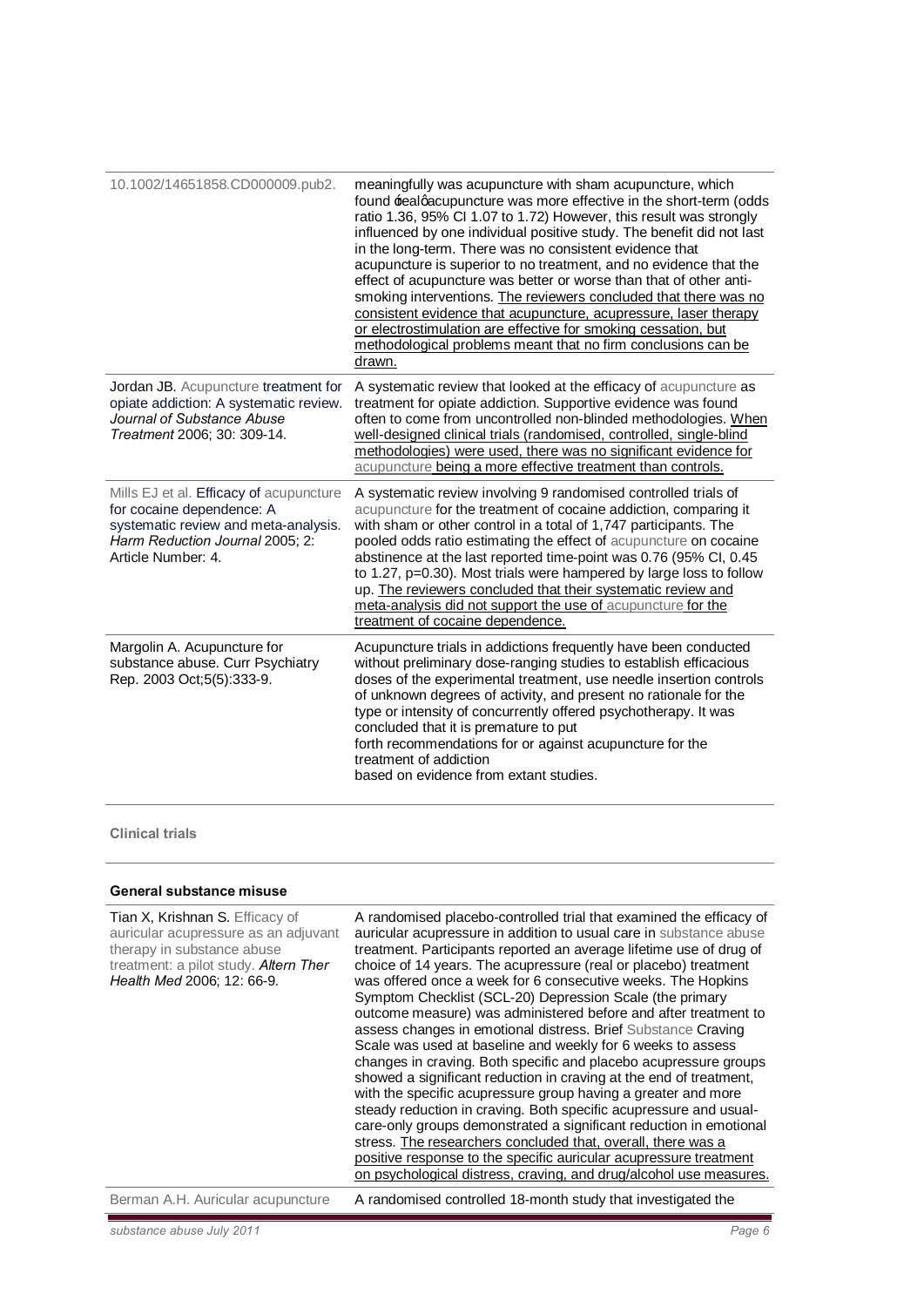| as an auxiliary treatment for<br>substance abusers a controlled study<br>of the NADA-Acudetox protocol in two<br>swedish prisons. Deutsche Zeitschrift<br>fur Akupunktur 2001; 44: 51.     | physical and psychological effects of auricular acupuncture<br>treatment (14 sessions over 4 weeks) in 145 substance abusers in<br>prison. Effects were measured before and after the treatment<br>program with self report Visual Analogue Scales, psychiatric<br>assessment according to the Symptom Checklist-90, personal<br>interviews and prison officers assessment of individual inmates.<br>Substance abuse was measured with urine tests. Significant<br>positive changes in both the experimental (specific addiction<br>protocol points) and control groups (non-specific ear points)<br>occurred in levels of muscle tension, drug craving and physical<br>well-being, as well as in worry, psychological well-being and<br>psychiatric status. Participants who received at least ten<br>treatments experienced the treatment effects as calming and<br>giving a sense of harmony. Most of these participants also<br>indicated significant improvement in the quality of their sleep. The<br>prison officers perceived participants in the study as more content,<br>more cooperative and more active than non-participating prison<br>inmates. Urine tests showed that study participants had<br>significantly fewer positive urine tests compared with non-<br>participating inmates. The researchers concluded that one major<br>finding was that auricular acupuncture is a simple technique for<br>creating positive physical and psychological effects in the prison<br>environment. |
|--------------------------------------------------------------------------------------------------------------------------------------------------------------------------------------------|-----------------------------------------------------------------------------------------------------------------------------------------------------------------------------------------------------------------------------------------------------------------------------------------------------------------------------------------------------------------------------------------------------------------------------------------------------------------------------------------------------------------------------------------------------------------------------------------------------------------------------------------------------------------------------------------------------------------------------------------------------------------------------------------------------------------------------------------------------------------------------------------------------------------------------------------------------------------------------------------------------------------------------------------------------------------------------------------------------------------------------------------------------------------------------------------------------------------------------------------------------------------------------------------------------------------------------------------------------------------------------------------------------------------------------------------------------------------------------------------------------------|
| Nicotine studies since SRs                                                                                                                                                                 |                                                                                                                                                                                                                                                                                                                                                                                                                                                                                                                                                                                                                                                                                                                                                                                                                                                                                                                                                                                                                                                                                                                                                                                                                                                                                                                                                                                                                                                                                                           |
| Hyun MK et al. Body acupuncture for<br>nicotine withdrawal symptoms: A<br>randomized placebo-controlled trial.<br>Evidence-based Complementary and<br>Alternative Medicine 2010; 7: 233-8. | A randomised controlled trial that evaluated whether improvements<br>in nicotine withdrawal symptoms, depression and anxiety are<br>greater for body (real) acupuncture than for sham acupuncture.<br>Eighty people were allocated to six sessions of either real or sham<br>acupuncture for 2 weeks. The primary outcome measure was<br>withdrawal symptoms measured by the Minnesota Nicotine<br>Withdrawal Score, and the secondary measures were scores on<br>the Beck Depression Inventory (BDI) and Beck Anxiety Inventory<br>(BAI). Nicotine withdrawal symptoms did not differ significantly<br>between the real and sham acupuncture groups immediately after<br>the treatment or at the 2-week follow-up. Both groups also showed<br>similar improvements in BDI and BAI scores. The researchers<br>concluded that their results showed that the real acupuncture<br>treatment tested was no more effective than sham acupuncture at<br>reducing nicotine withdrawal symptoms, depression and anxiety for<br>smoking cessation.                                                                                                                                                                                                                                                                                                                                                                                                                                                                 |
| Yeh ML et al. A six-week acupoint<br>stimulation intervention for quitting<br>smoking. American Journal of<br>Chinese Medicine 2009; 37: 829-36.                                           | A randomised controlled trial that compared the effects of 6-weeks<br>of acupuncture for quitting smoking in 59 smokers with sham<br>acupuncture. Before and after the six-week intervention, the<br>participants completed questionnaires and offered blood samples<br>to provide data on demographic factors, serum cotinine, carbon<br>monoxide exhalation, daily tobacco consumption, and the quit<br>smoking rate before and after the 6 weeks. After the intervention,<br>there were no significant differences in the serum level of cotinine<br>and carbon monoxide exhalation between the two groups. The quit<br>rate in the experimental group was 13.3% (vs.13.7% in the sham<br>group), and daily tobacco consumption was 10 cigarettes in the<br>experimental group (vs. 11.21 in the sham group). The researchers<br>concluded that there were no statistically significant differences<br>between acupuncture and sham acupuncture for quitting smoking.                                                                                                                                                                                                                                                                                                                                                                                                                                                                                                                                  |
| Wu TP. A randomized controlled<br>clinical trial of auricular acupuncture<br>in smoking cessation. Journal of the<br>Chinese Medical Association 2007;<br>70: 331-8.                       | A randomised controlled trial that compared auricular acupuncture<br>with sham acupuncture for smoking cessation in 131 adults. The<br>participants were followed monthly for 6 months after stopping the<br>acupuncture treatment. At the end of treatment, cigarette<br>consumption had significantly decreased in both groups, but only<br>the treatment group also showed an effect on the nicotine<br>withdrawal symptom score. There was no significant difference in                                                                                                                                                                                                                                                                                                                                                                                                                                                                                                                                                                                                                                                                                                                                                                                                                                                                                                                                                                                                                               |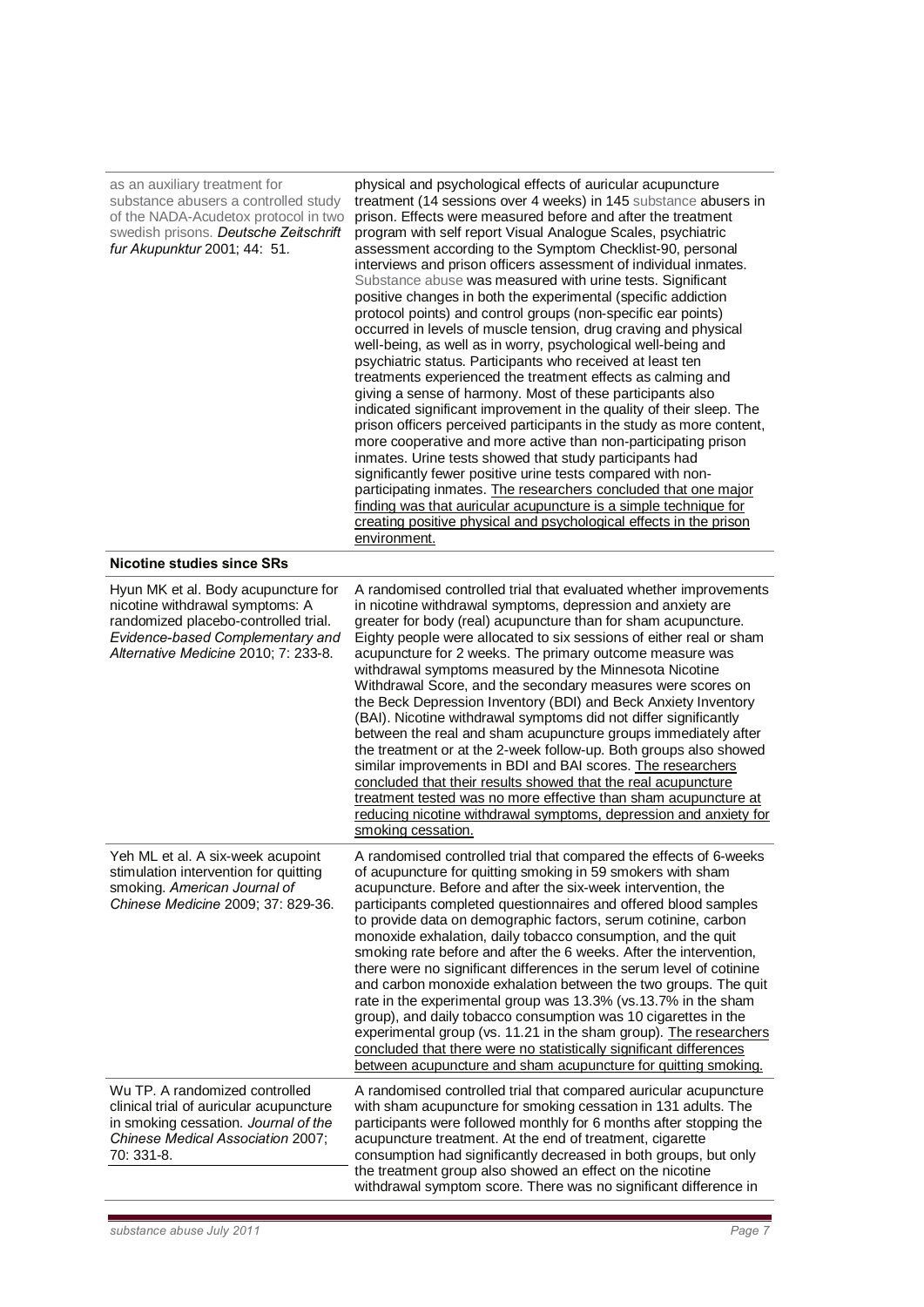smoking cessation rate between the treatment group (27.1%) and the control group (20.3%) at the end of treatment or at the end of follow-up (16.6% and 12.1%, respectively). The researchers concluded that auricular acupuncture did not have a better efficacy in smoking cessation than sham acupuncture.

#### **Research on mechanisms for acupuncture in general**

| An animal study that investigated the involvement of the nucleus<br>tractus soliatarius opioidergic system in electroacupuncture-<br>induced alterations in sleep, the findings of which suggested that<br>mechanisms of sleep enhancement may be mediated, in part, by<br>cholinergic activation, stimulation of the opiodergic neurons to<br>increase the concentrations of beta-endorphin and the involvement<br>of the u-opioid receptors.                                                                                                               |
|--------------------------------------------------------------------------------------------------------------------------------------------------------------------------------------------------------------------------------------------------------------------------------------------------------------------------------------------------------------------------------------------------------------------------------------------------------------------------------------------------------------------------------------------------------------|
| In animal studies, acupuncture has been found to significantly<br>reduce anxiety-like behaviour, and increase brain levels of<br>neuropeptide Y, the brain levels of which appear to correlate with<br>reported anxiety.                                                                                                                                                                                                                                                                                                                                     |
| A study of the regulatory effect of electro-acupuncture on the<br>imbalance between monoamine neurotransmitters and GABA in<br>the central nervous system of rats with chronic emotional stress-<br>induced anxiety. The levels of serotonin, noradrenaline and<br>dopamine fell significantly, while GABA levels were significantly<br>higher in the rats given acupuncture (P<0.05, or P<0.0). The<br>researchers concluded that the anti-anxiety effect of electro-<br>acupuncture may relate to its regulation of the imbalance of<br>neurotransmitters. |
| A literature review of acupuncture for psychiatric illness, which<br>presents research that found acupuncture to increase central<br>nervous system hormones, including ACTH, beta-endorphins,<br>serotonin, and noradrenaline.                                                                                                                                                                                                                                                                                                                              |
| A literature review of studies relating to the release of endorphins<br>by acupuncture.                                                                                                                                                                                                                                                                                                                                                                                                                                                                      |
| An experimental study using fMRI to characterise the central<br>nervous system pathway for acupuncture stimulation, which found<br>that acupuncture activates structures of descending<br>antinociceptive pathway and deactivates areas mediating pain<br>modulation.                                                                                                                                                                                                                                                                                        |
|                                                                                                                                                                                                                                                                                                                                                                                                                                                                                                                                                              |

**Specific research into mechanisms in drug misuse**

Lee B et al. Acupuncture attenuates cocaine-induced expression of behavioral sensitization in rats: Possible involvement of the dopaminergic system in the ventral tegmental area. *Neuroscience Letters*  2009a; 449: 128-32.

An animal study that investigated the effects of acupuncture on the repeated cocaine-induced neuronal and behavioural sensitisation alterations. Male SD rats were given repeated injections of cocaine hydrochloride for 10 days, followed by one challenge injection on the 4th day after the last daily injection. Cocaine challenge produced a large increase in the locomotor activity and the expression of tyrosine hydroxylase (TH) in the ventral tegmental area (VTA). acupuncture at the acupoint HT7 significantly inhibited the increase of locomotor activity as well as TH expression in the VTA. The results show that the inhibitory effects of acupuncture on cocaine-induced expression of behavioural sensitization were closely associated with the reduction of dopamine biosynthesis